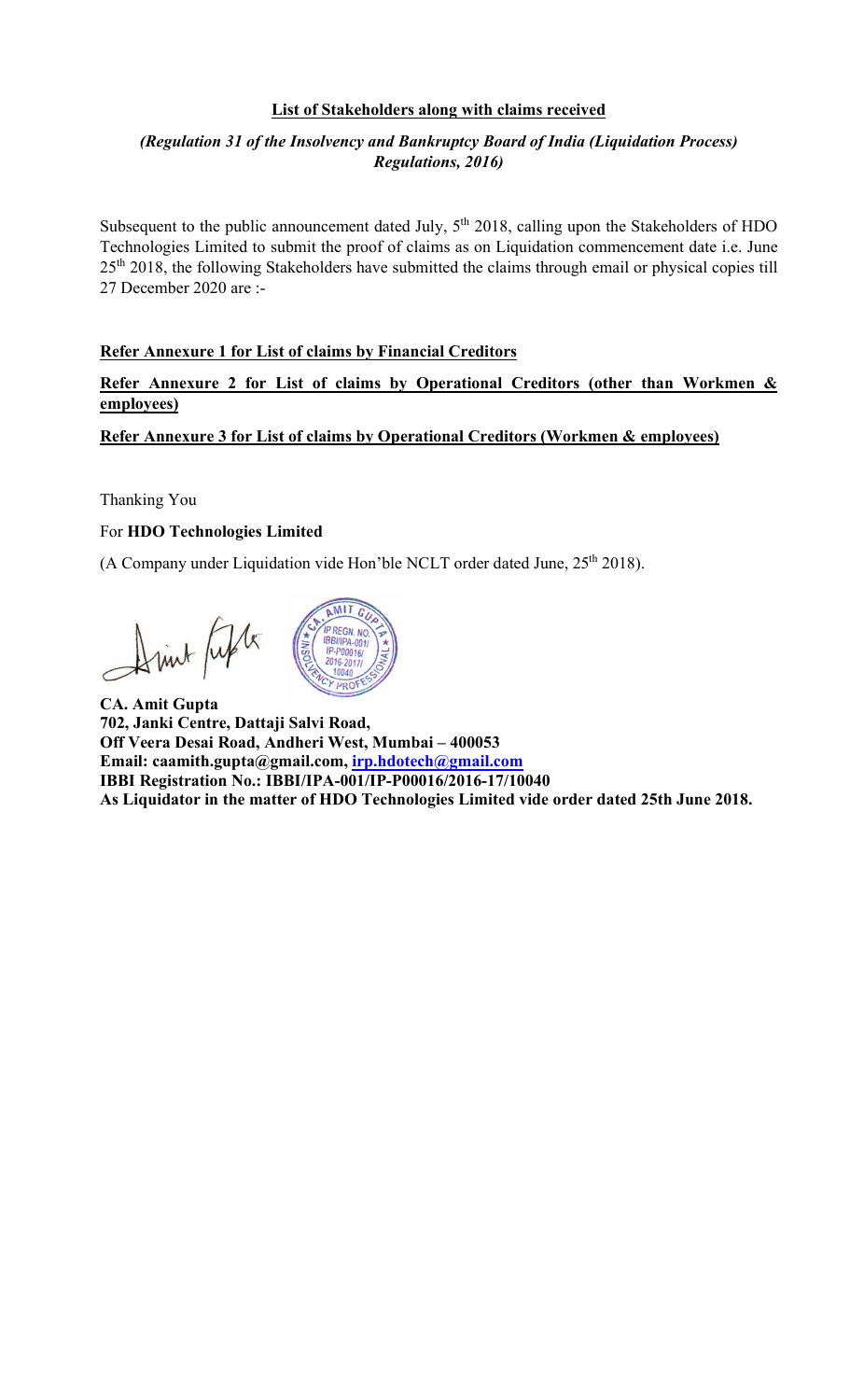# Annexure 1 – List of Financial Creditors (as on 25<sup>th</sup> June, 2018 i.e. Liquidation Commencement Date)

| Sr. No.        | Name of the<br><b>Stakeholder</b> | <b>Nature of</b><br><b>Stakeholder</b> | <b>Amount</b><br><b>Claimed</b><br>(In Lakhs) | Amount<br><b>Admitted</b><br>(In Lakhs) |
|----------------|-----------------------------------|----------------------------------------|-----------------------------------------------|-----------------------------------------|
|                | Bank of India                     | <b>Secured Creditor</b>                | 19878.00                                      | 19878.00                                |
| $\overline{2}$ | Andhra Bank                       | <b>Secured Creditor</b>                | 8127.37                                       | 8127.37                                 |
|                | <b>EXIM Bank</b>                  | <b>Unsecured Creditor</b>              | 2774.08                                       | 2774.08                                 |
|                | <b>Corporation Bank</b>           | <b>Unsecured Creditor</b>              | 64616.25                                      | 64568.24                                |
| <b>TOTAL</b>   |                                   |                                        | 95395.70                                      | 95347.69                                |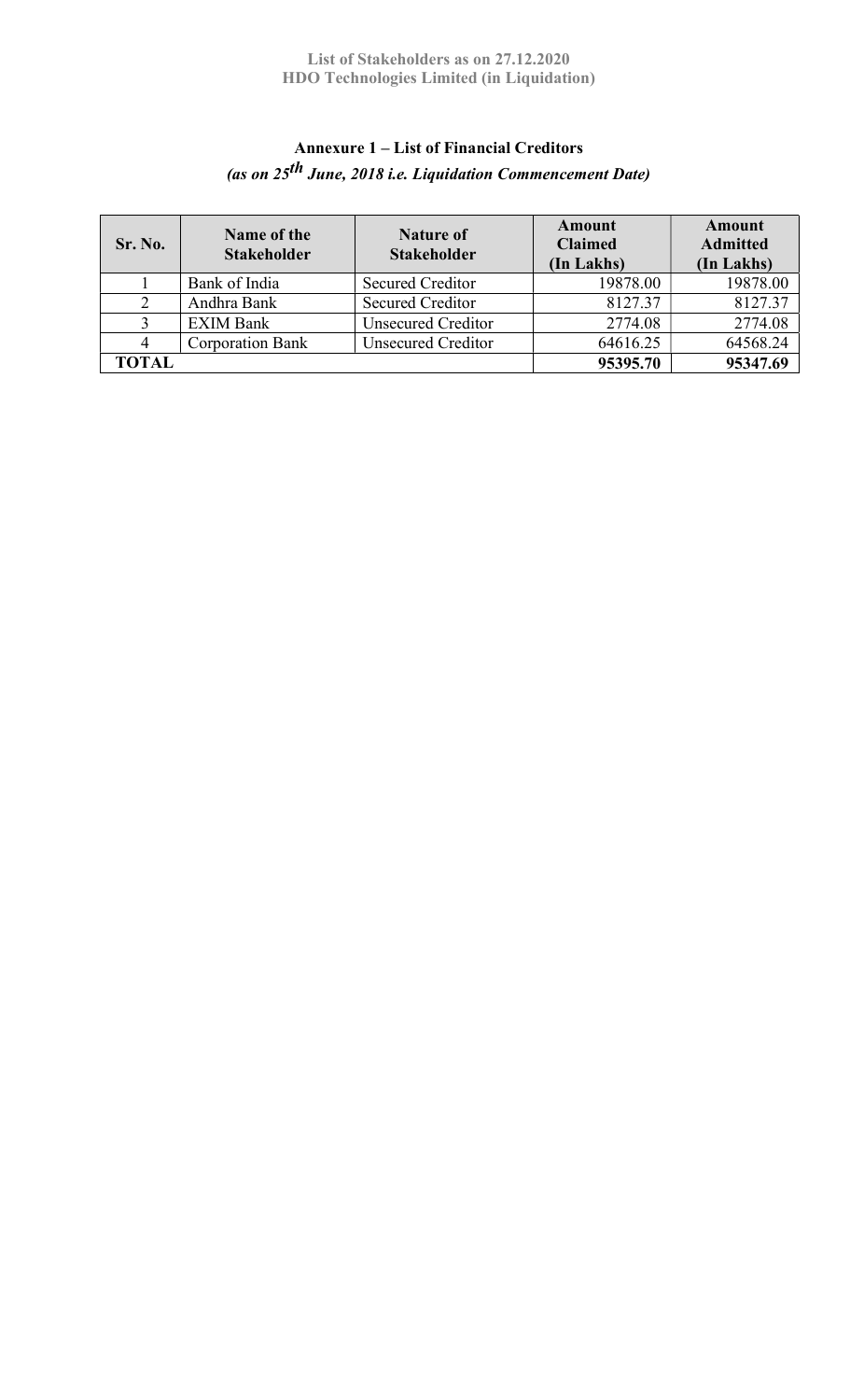| Sr.<br>no.     | <b>Name of Stakeholder</b>                                                              | <b>Nature of</b><br><b>Stakeholders</b> | <b>Amount</b><br>claimed<br>(In Lakhs) | <b>Amount</b><br>admitted<br>(In Lakhs) |
|----------------|-----------------------------------------------------------------------------------------|-----------------------------------------|----------------------------------------|-----------------------------------------|
| 1              | Sales Tax Department Gujarat                                                            | <b>Unsecured Creditor</b>               | 301.05                                 | 301.05                                  |
| $\overline{2}$ | Income tax department                                                                   | <b>Unsecured Creditor</b>               | 127.44                                 | 127.44                                  |
| 3              | Central GST & CX, Division II,<br>Ahmedabad 2018-19                                     | <b>Unsecured Creditor</b>               | 108.75                                 | 108.75                                  |
| $\overline{4}$ | Central GST and C.X. Division II<br>Ahmedabad South 2017-18                             | <b>Unsecured Creditor</b>               | 73.33                                  | 73.33                                   |
| 5              | Azamin Enterprise Private Limited                                                       | <b>Unsecured Creditor</b>               | 65.81                                  | 56.78                                   |
| 6              | Canny Management Services Private<br>Limited                                            | <b>Unsecured Creditor</b>               | 42.70                                  | 32.91                                   |
| $\tau$         | Shree Shiv Enterprises                                                                  | <b>Unsecured Creditor</b>               | 67.81                                  | 27.75                                   |
| 8              | Bhagyodaya Transport Company                                                            | <b>Unsecured Creditor</b>               | 25.29                                  | 25.29                                   |
| 9              | South Eastern Carriers Private Limited                                                  | <b>Unsecured Creditor</b>               | 19.61                                  | 19.61                                   |
| 10             | Crescent Roadways Private Limited                                                       | <b>Unsecured Creditor</b>               | 19.00                                  | 19.00                                   |
| 11             | Darcl Logistics Limited                                                                 | <b>Unsecured Creditor</b>               | 32.35                                  | 17.81                                   |
| 12             | Regional Provident Fund Commisioner,<br>Vatwa, Employees Provident Fund<br>organisation | <b>Unsecured Creditor</b>               | 23.43                                  | 15.47                                   |
| 13             | Vision Enterprise                                                                       | <b>Unsecured Creditor</b>               | 14.58                                  | 14.58                                   |
| 14             | <b>Shreenath Engineers</b>                                                              | <b>Unsecured Creditor</b>               | 8.70                                   | 8.70                                    |
| 15             | One Source Logistics Private Limited                                                    | <b>Unsecured Creditor</b>               | 13.65                                  | 7.16                                    |
| 16             | <b>Supreme Freight Carriers</b>                                                         | <b>Unsecured Creditor</b>               | 2.18                                   | 2.18                                    |
| 17             | Subramanya Law Company                                                                  | <b>Unsecured Creditor</b>               | 2.07                                   | 2.07                                    |
| 18             | <b>BOI Merchant Bankers Limited</b>                                                     | <b>Unsecured Creditor</b>               | 1.72                                   | 1.72                                    |
| 19             | <b>Weldflow Engineers</b>                                                               | <b>Unsecured Creditor</b>               | 6.05                                   | 2.97                                    |
| 20             | Echjay Industries Private Limited                                                       | <b>Unsecured Creditor</b>               | 33.69                                  | 33.69                                   |
| 21             | <b>ABC</b> India Limited                                                                | <b>Unsecured Creditor</b>               | 28.3                                   | 28.3                                    |
|                | <b>Total</b>                                                                            |                                         | 1017.51                                | 926.56                                  |

# Annexure 2 – List of Operational Creditors (other than Workmen and Employees) (as on  $25^{th}$  June, 2018 i.e. Liquidation Commencement Date)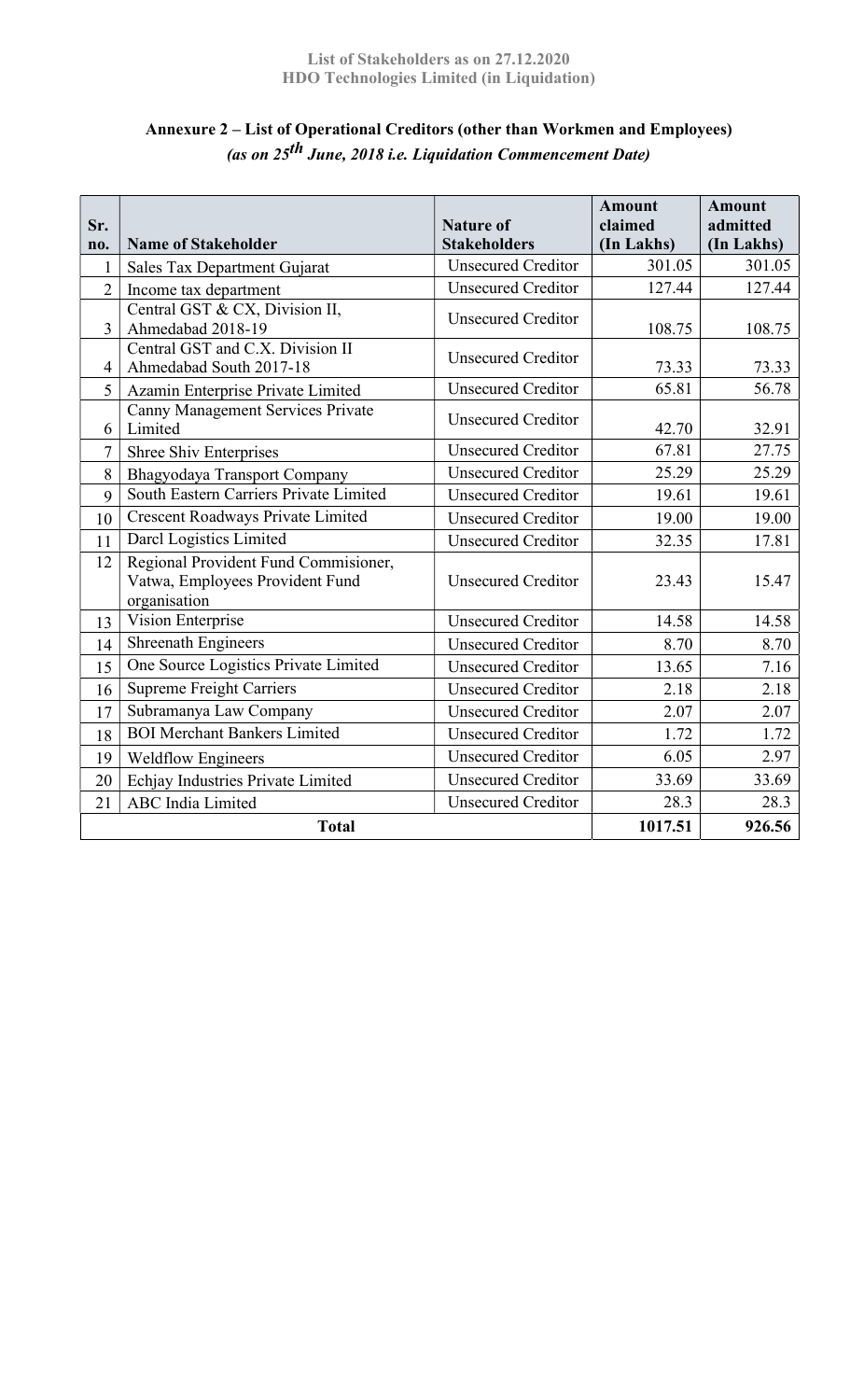### List of Stakeholders as on 27.12.2020 HDO Technologies Limited (in Liquidation)

# Annexure 3 – List of claims by Operational Creditors (Workmen & Employees) (as on 25<sup>th</sup> June, 2018 i.e. Liquidation Commencement Date)

| Sr. No           | <b>Month</b> | <b>Emp. Code</b> | <b>Emp. Name</b>    | <b>Designation</b>        | <b>Amount</b><br><b>Admitted</b><br>(Rs) |
|------------------|--------------|------------------|---------------------|---------------------------|------------------------------------------|
| 1                | $Jul-12$     | 10620            | Gaurav R Patel      | <b>Assistant (Stores)</b> | 2,805                                    |
| $\overline{2}$   | Aug-12       | 10514            | Ritesh Jain         | Asst. Engr. (I. T.)       | 10,003                                   |
| $\overline{3}$   | $Sep-12$     | 10647            | Rohit B Sadariya    | Sr. Engineer (QC)         | 12,171                                   |
| $\overline{4}$   | $Oct-12$     | 10608            | Chandra Shekhar J   | Asst. Engineer<br>(QC)    | 4,039                                    |
| 5                | $Mar-13$     | 10668            | Sandeep Tiwari      | G. E. T.                  | 2,343                                    |
| 6                | $Mar-13$     | 10616            | Bhavin K Sali       | Jr. Engineer -<br>Maint.  | 2,406                                    |
| $\boldsymbol{7}$ | Apr-13       | 10460            | Prakash B Patel     | Sr. Engineer $(Q.C)$      | 44,012                                   |
| 8                | $May-13$     | 10566            | Keshavlal V Panchal | Jr. Engineer              | 5,117                                    |
| 9                | $Jun-13$     | 10670            | <b>LVS RAO</b>      | <b>VP</b>                 | 19,518                                   |
| 10               | $Jul-13$     | 10482            | Pankaj V Patel      | Engineer                  | 59                                       |
| 11               | $Jul-13$     | 10640            | Pankaj Parihar      | Sr Engr-NDT               | 16,772                                   |
| 12               | Aug- $13$    | 10331            | Pritesh P Patel     | Jr. Engineer              | 15,001                                   |
| 13               | $Sep-13$     | 10479            | Mayur Chauhan       | Jr Engineer               | 4,225                                    |
| 14               | $Dec-13$     | 10674            | Mehul B Panchal     | Sr Engineer               | 3,452                                    |
| 15               | $Jan-14$     | 10575            | Mohsin Pathan       | Jr. Engineer              | 3,328                                    |
| 16               | Feb-14       | 10578            | Kiran Parmar        | <b>Asst Stores</b>        | 693                                      |
| 17               | $Mar-14$     | 10495            | Jatin K Patel       | <b>Safety Eng</b>         | 10,116                                   |
| 18               | Apr- $14$    | 10230            | Manmohan Sharma     |                           | 3,314                                    |
| 19               | Apr- $14$    | 10476            | Vasant N Patel      | <b>Sr Manager</b>         | 48,739                                   |
| 20               | $Jun-14$     | 10282            | Mahesh R Panchal    | Engineer                  | 8,993                                    |
| 21               | $Jun-14$     | 10625            | Balbhadra Kikani    | Engineer                  | 8,874                                    |
| 22               | $Jul-14$     | 10676            | Jigar Patel         | Sr. Officer               | 10,254                                   |
| 23               | Aug-14       | 10251            | Hiten Dave          | <b>Asst Manager</b>       | 6,931                                    |
| 24               | Aug- $14$    | 10502            | Dipesh Makwana      | Jr Engineer               | 6,748                                    |
| 25               | Aug- $14$    | 10334            | Tulsidas Vasava     | Asst Engineer             | 15,420                                   |
| 26               | Aug-14       | 10681            | Praful Chaudhry     | Engineer                  | 5,848                                    |
| 27               | $Sep-14$     | 10693            | Chandramani Singh   | Dy. Manager               | 55,564                                   |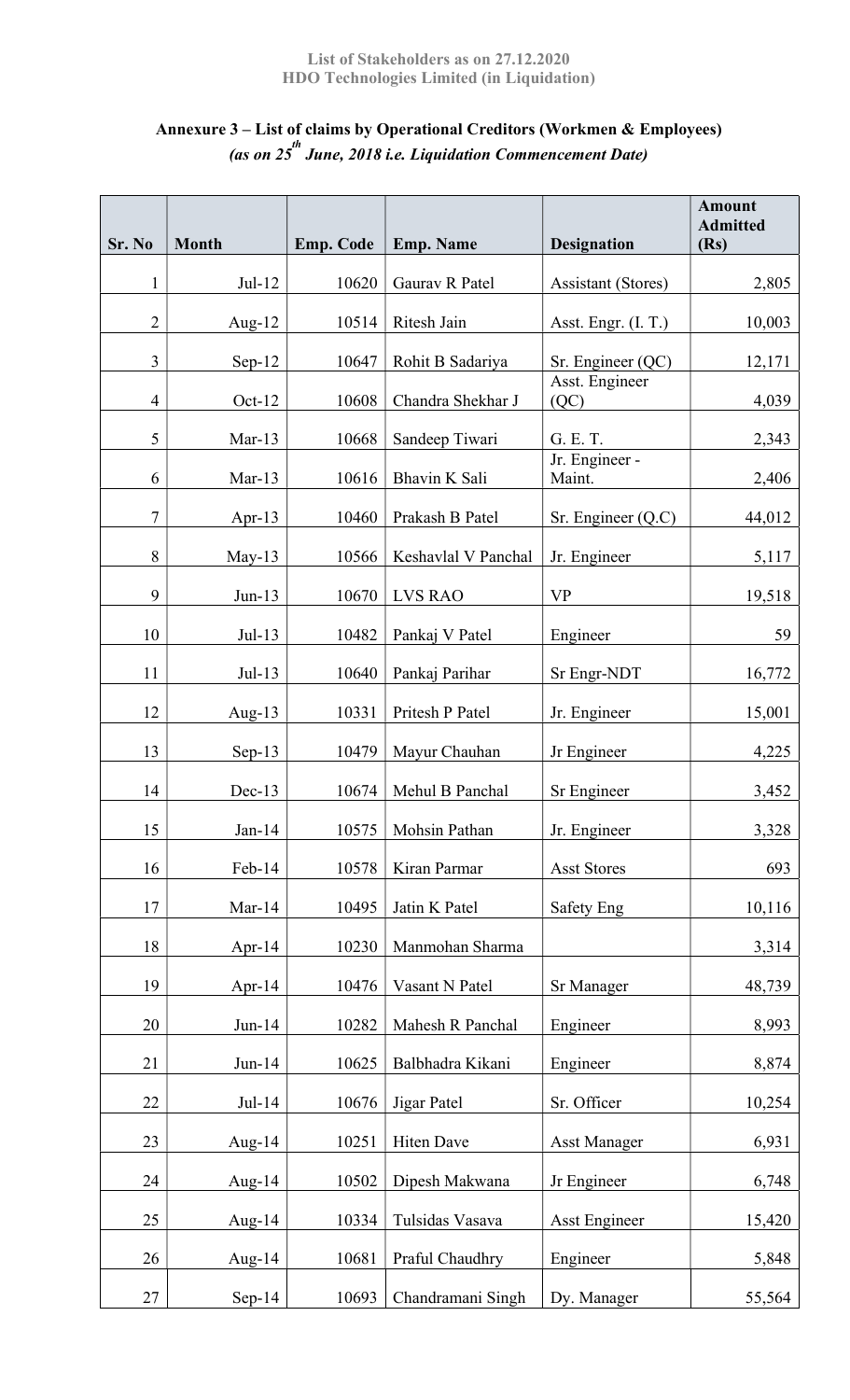List of Stakeholders as on 27.12.2020 HDO Technologies Limited (in Liquidation)

| 28 | $Sep-14$  | 10579 | Ruchit D Patel           | Engineer             | 11,477 |
|----|-----------|-------|--------------------------|----------------------|--------|
| 29 | $Oct-14$  | 10645 | Sandeep Kumar<br>Verma   | Asst. Engineer       | 16,299 |
| 30 | $Oct-14$  | 10688 | Mukesh M Koshti          | Asst.Manager         | 27,436 |
| 31 | $Oct-14$  | 10409 | Shyam Shah               | Asst. Manager        | 94,931 |
| 32 | $Oct-14$  | 10597 | Gaurang R Patel          | Engineer             | 38,706 |
| 33 | $Oct-14$  | 10539 | Nilesh H Patel           | <b>Asst Manager</b>  | 35,024 |
| 34 | $Nov-14$  | 10581 | Chandrasekhar Pakal      | Helper               | 4,592  |
| 35 | Oct-14    | 10160 | Arvind S Patel           | Dy.Manager           | 31,117 |
| 36 | $Nov-14$  | 10685 | Nishant Bhatt            | Sr Engineer          | 12,585 |
| 37 | $Nov-14$  | 10257 | K R Krishnam Raju        | <b>Head Factory</b>  | 71,995 |
| 38 | $Dec-14$  | 10633 | Chirag D Patel           | <b>Asst Enginer</b>  | 7,138  |
| 39 | $Dec-14$  | 10650 | <b>Shaktisinh Parmar</b> | <b>Asst Enginer</b>  | 3,799  |
| 40 | $Dec-14$  | 10690 | Sandeep S Sharma         | Officer              | 9,179  |
| 41 | $Dec-14$  | 10691 | <b>Shetal Patel</b>      | Sr Engineer          | 15,586 |
| 42 | $Dec-14$  | 10621 | Kiran Bhangale           | Jr. Asst             | 2,481  |
| 43 | Jan-15    | 10634 | Rahul G Modi             | Asst. Engineer       | 14,724 |
| 44 | $Jan-15$  | 10657 | Raju V Bhut              | Jr. Engineer         | 11,854 |
| 45 | $Jan-15$  | 10652 | Shiv Solanki             | Jr. Engineer         | 4,573  |
| 46 | $Jan-15$  | 10434 | Samir M Menat            | Jr. Engineer         | 3,872  |
| 47 | $Jan-15$  | 10682 | <b>Bharat D Sharma</b>   | Manager              | 16,541 |
| 48 | Feb-15    | 10678 | Deepak Chaturvedi        | Manager              | 34,994 |
| 49 | Feb-15    | 10615 | Dipesh Mishra            | Jr Engineer          | 6,280  |
| 50 | $Mar-15$  | 10330 | Jinendra P Bhavsar       | <b>Asst Engineer</b> | 4,919  |
| 51 | Apr- $15$ | 10701 | Nirav A Patel            | Engineer             | 4,856  |
| 52 | Apr-15    | 10382 | Brijesh K Suthar         | Engineer             | 12,482 |
| 53 | Apr- $15$ | 3381  | Ashish P Shah            | Engineer             | 7,751  |
| 54 | $May-15$  | 3512  | M Siddique               | <b>Asst Engineer</b> | 4,238  |
| 55 | $May-15$  | 10574 | Mayur Patel              | Sr. Cad Designer     | 7,513  |
| 56 | $May-15$  | 10694 | Pankaj Mandaliya         | Manager              | 14,017 |
| 57 | May- $15$ | 10043 | Mahendra M Patel         | Jr. Officer          | 11,214 |
| 58 | $May-15$  | 10005 | U K Chaudhri             | Manager              | 28,829 |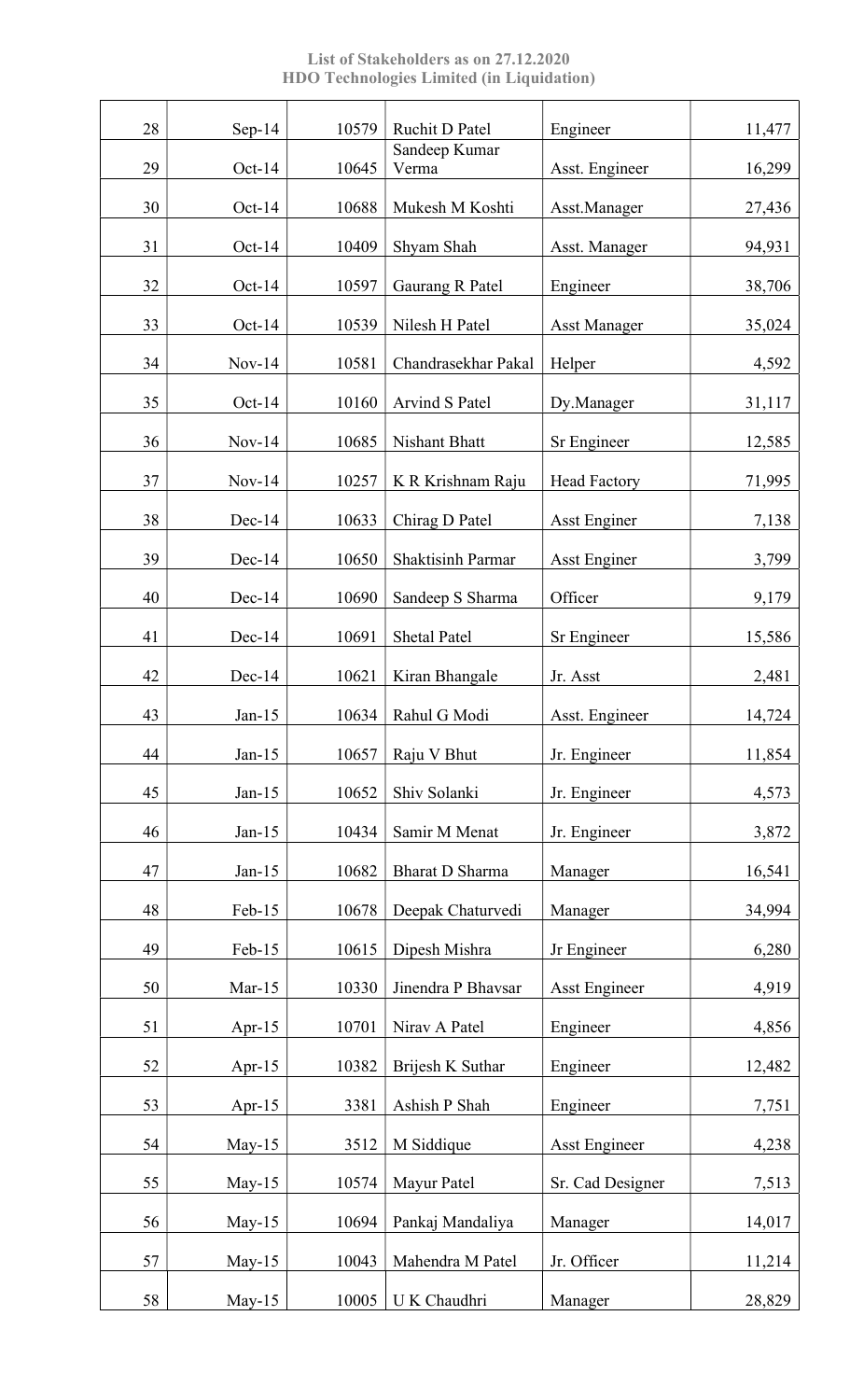List of Stakeholders as on 27.12.2020 HDO Technologies Limited (in Liquidation)

| 59 | $Jun-15$  | 10649 | Vikram Makwana            | Jr Engineer           | 7,681  |
|----|-----------|-------|---------------------------|-----------------------|--------|
| 60 | $Jun-15$  | 10692 | Amit N Thakkar            | Officer               | 3,536  |
| 61 | $Jun-15$  | 10715 | Anuj Kumar                | Officer               | 6,064  |
| 62 | $Jun-15$  | 10705 | <b>Umang R Shah</b>       | Engineer              | 4,679  |
| 63 | $Jul-15$  | 10361 | Ronak R Korashma          | Engineer              | 13,853 |
| 64 | $Jul-15$  | 10425 | R. Jeevanandham           | Manager               | 4,135  |
| 65 | Aug- $15$ | 10520 | Ashit R Patel             | Jr. Engineer          | 2,341  |
| 66 | Aug- $15$ | 2647  | Anand M Parmar            | <b>Asst Manager</b>   | 15,056 |
| 67 | $Sep-15$  | 10516 | Japan M Shah              | Engineer              | 7,278  |
| 68 | Oct- $15$ | 10070 | Kishore D Adhyaru         | Asstt                 | 7,531  |
| 69 | $Oct-15$  | 10529 | Augustin S Shepherd       | Sr. Engineer          | 9,923  |
| 70 | $Oct-15$  | 10463 | Atul M Patel              | Jr. Officer           | 3,223  |
| 71 | Oct- $15$ | 10587 | Subhash koli              | Supervisor            | 4,446  |
| 72 | $Nov-15$  | 10273 | D Srinivas                | <b>Asst Manager</b>   | 22,748 |
| 73 | $Nov-15$  | 10641 | Ramesh G Panchal          | Asst                  | 5,358  |
| 74 | $Dec-15$  | 10510 | Vikram J Rathod           | Asst                  | 7,662  |
| 75 | Feb-16    | 10179 | Hardik B Thakar           | Sr Engineer           | 8,412  |
| 76 | Feb-16    | 10494 | <b>Bhavesh R Patel</b>    | Tech                  | 2,407  |
| 77 | $Mar-16$  | 10718 | Vinit M Patel             | <b>Asst Engineer</b>  | 4,688  |
| 78 | Mar- $16$ | 10343 | Nikhil R Panchal          | Sr. Engineer          | 2,410  |
| 79 | $Jun-16$  | 10679 | Mahesh J Panchal          | Asst                  | 4,041  |
| 80 | $Jul-16$  | 10346 | Rimple C Shah             | <b>Asst Manager</b>   | 28,551 |
| 81 | $Jul-16$  | 10294 | Shailesh A patel          | Sr. Manager           | 24,884 |
| 82 | Aug- $16$ | 10717 | Kalpesh V Sangani         | <b>Asst Engineer</b>  | 8,974  |
| 83 | $Sep-16$  | 10601 | Monik Chauhan             | Jr. Engineer          | 13,122 |
| 84 | $Jan-17$  | 10689 | Laxminarayan<br>Mahapatra | Sr manager            | 11,000 |
| 85 | $Mar-12$  | 2877  | Hardik Patel              | <b>Asstt Engr</b>     | 13,101 |
| 86 | Apr- $12$ | 3567  | Chetan Prajapati          | Sr CAD Designer       | 2,303  |
| 87 | $Sep-12$  | 3488  | <b>Arvind Duggar</b>      | Dy Mgr                | 22,804 |
| 88 | $Sep-12$  | 3330  | Dinesh Dabhi              | <b>Asstt Engr-Ele</b> | 10,797 |
| 89 | Sep-12    | 2230  | V A Mehta                 | Sr DGM                | 47,622 |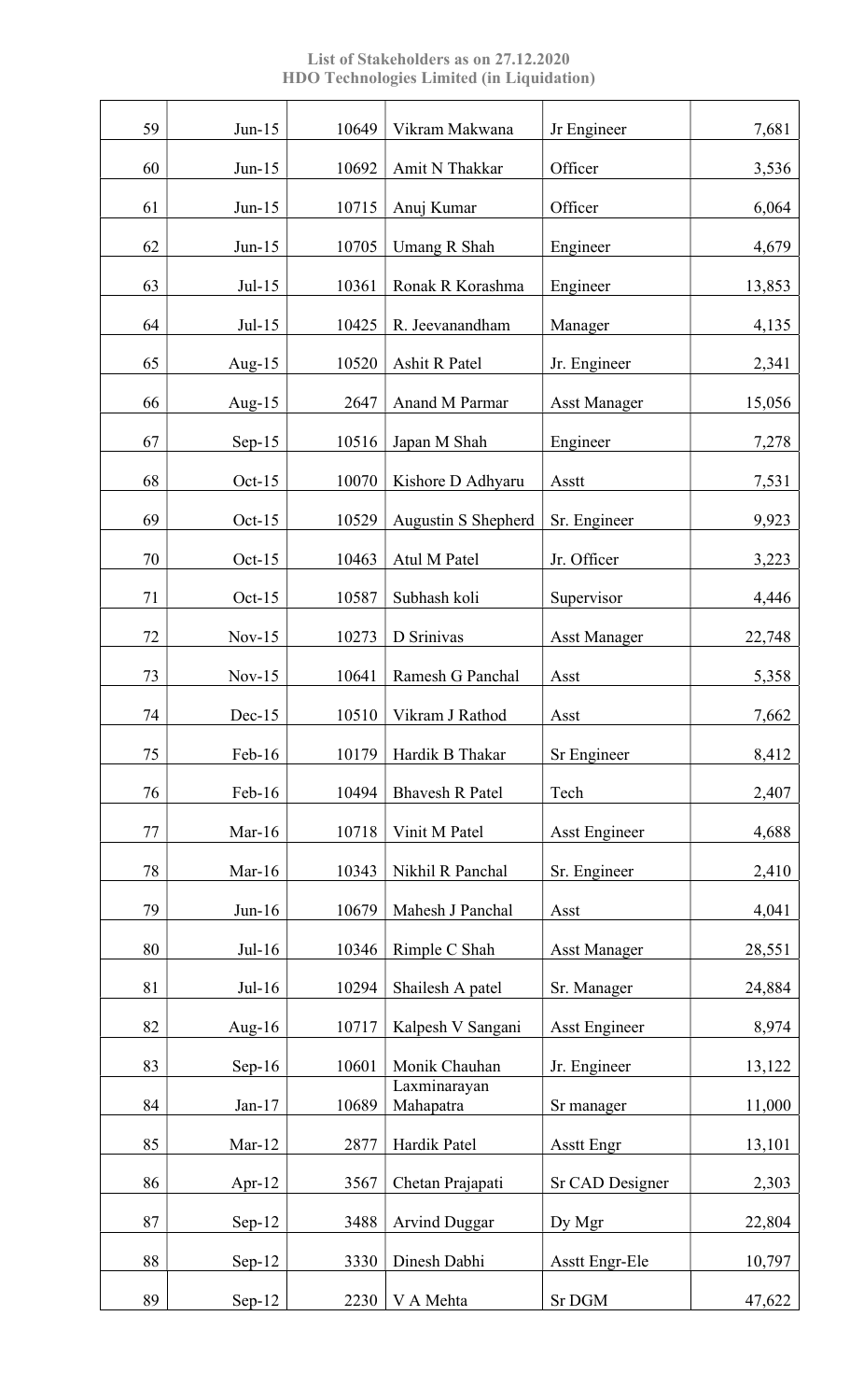List of Stakeholders as on 27.12.2020 HDO Technologies Limited (in Liquidation)

| 90           | Oct-12   | 2966 | G Gayatri              | Corp. HSE MGR              | 55,296    |
|--------------|----------|------|------------------------|----------------------------|-----------|
| 91           | $Oct-12$ | 3130 | K Balasubramanian      | <b>AGM</b>                 | 63,588    |
| 92           | $Oct-12$ | 3336 | Harshil Patel          | CAD Designer-<br>Piping    | 9,153     |
|              |          |      |                        | CAD Designer-              |           |
| 93           | $Oct-12$ | 3352 | Bhumen Sakarwala       | Piping                     | 10,779    |
| 94           | $Oct-12$ | 3449 | R Manivannan           | <b>Assistant Engr</b>      | 12,379    |
| 95           | $Oct-12$ | 3467 | V Sachin               | Senior Engineer-<br>Piping | 31,759    |
| 96           | $Nov-12$ | 3380 | <b>B</b> Suresh        | Sr Engr-Mech               | 24,894    |
| 97           | $Nov-12$ | 3526 | Veerasamy<br>Sabapathy | Asstt Mgr                  | 21,396    |
| 98           | $Jan-13$ | 2574 | Ashish Navalia         | Deputy Manager             | 43,645    |
| 99           | $Jan-13$ | 2578 | <b>Saket Bhatt</b>     | Sr G M                     | 1,28,797  |
| 100          | $Jan-13$ | 3647 | S Ganesan              | Sr Manager                 | 1,07,187  |
| 101          | $Jan-13$ | 2653 | Amrish Rami            | <b>CAD</b> Designer        | 41,525    |
| 102          | Feb-13   | 2600 | <b>Bharat P Patel</b>  | <b>SR MGR</b>              | 30,482    |
| 103          | Feb-13   | 3314 | Prashant Rathod        | Engineer                   | 45,635    |
| 104          | $Mar-13$ | 2688 | Chirag Sutar           | <b>CAD</b> Designer        | 8,560     |
| 105          | May-13   | 2592 | Hitesh Modi            | Sr Manager                 | 65,309    |
| 106          | $May-13$ | 2635 | Hiren P Mistry         | <b>CAD</b> Designer        | 2,038     |
| 107          | $May-13$ | 2689 | Mahmadsabir Y<br>Momin | Sr CAD Designer-<br>Mech   | 5,514     |
| 108          | $Jun-13$ | 3614 | Ravi Patel             | Engineer                   | 389       |
| 109          | $Jul-13$ | 2967 | Ankur Patel            | Sr Engr-Plang              | 21,935    |
| 110          | $Jul-13$ | 2230 | V A Mehta              | Retainer                   | 53,784    |
| 111          | Apr-14   | 2799 | Arpit Bhargav          | Sr Manager                 | 1,57,225  |
| 112          | Apr-14   | 2733 | PD Koranne             | <b>Asst Manager</b>        | 58,929    |
| 113          | Jul-14   | 2780 | Dashrath Prajapati     | Asst Engineer              | 57,472    |
| 114          | $Sep-14$ | 2907 | Viral Patel            | <b>Asst Engineer</b>       | 39,212    |
| 115          | $Oct-14$ | 2633 | <b>Yogesh Mishtry</b>  | Sr. Cad Designer           | 13,338    |
| 116          | $Oct-14$ | 2930 | Amit S Dabhi           | Cad Designer               | 13,242    |
| 117          | $Dec-14$ | 2735 | Jashwant R Prajapati   | Engineer                   | 5,124     |
| 118          | $Jan-15$ | 3632 | <b>Bhawesh D Patel</b> | Engineer                   | 34,113    |
| 119          | Feb-15   | 2859 | Nirav Gajjar           | Engineer                   | 6,751     |
| <b>Total</b> |          |      |                        |                            | 23,97,827 |